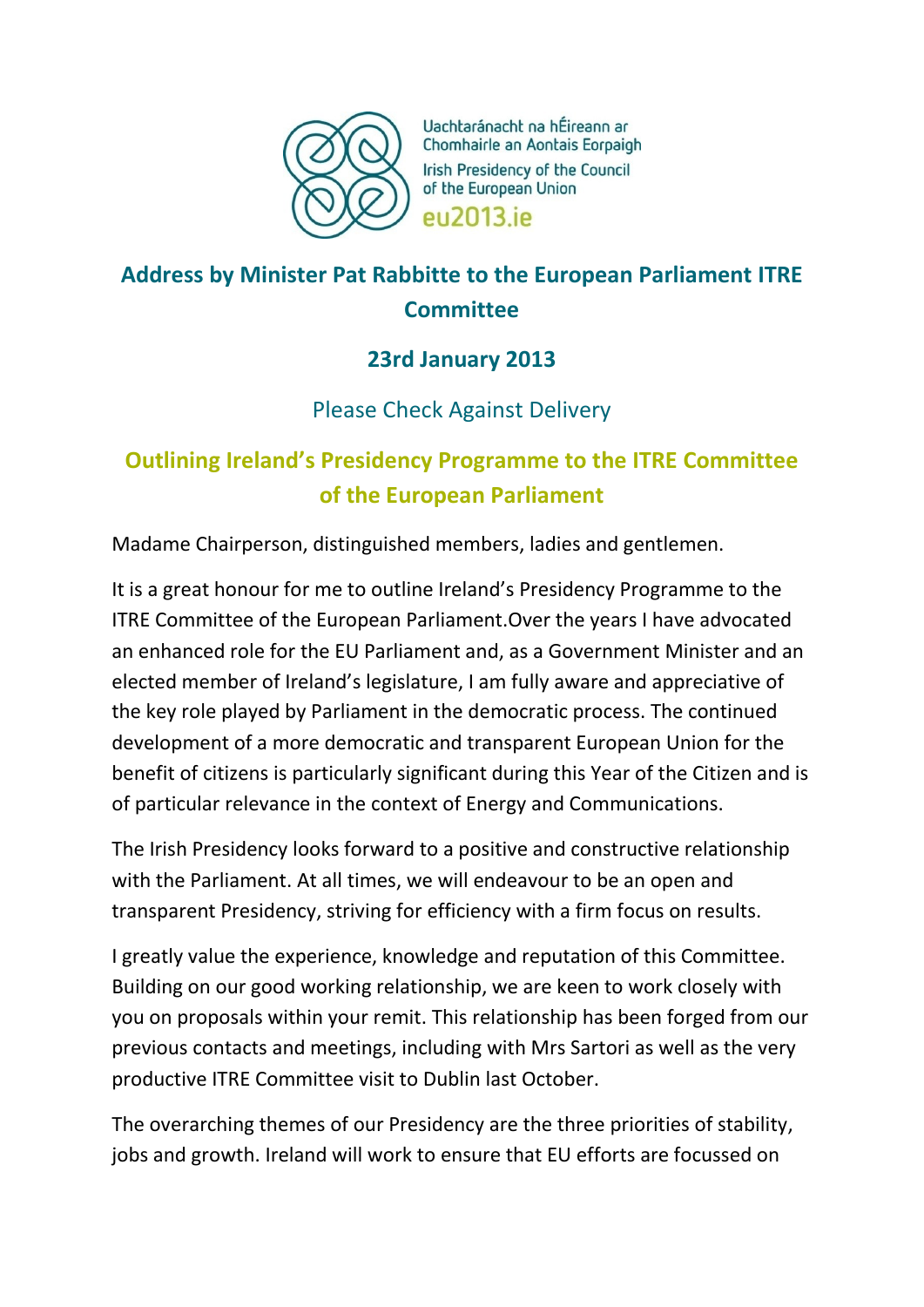the steps necessary to restore economic stability, promote jobs and foster growth. Specifically, we will prioritise legislative and policy initiatives which will increase confidence in Europe including the Single Market and the Digital Agenda for Europe.

The Single Market has delivered many benefits to EU businesses and consumers. The Irish Presidency will work to make progress on the proposals that remain outstanding under the first Single Market Act, including the completion of the Digital Single Market. In addition, we look forward to the challenge of advancing work on the new Single Market Act II measures.

A competitive European economy needs a robust infrastructure and therefore the Irish Presidency considers the Connecting Europe Facility to be a key driver of private and public sector investment in transport, energy and communications networks.

The latter two areas fall within my own Ministry. The Cyprus Presidency achieved agreement with the European Parliament on the Energy guidelines for which great credit is owed to the Rapporteur, Mr Correa de Campos. Reaching agreement at Council on the telecommunications guidelines will be one of the Irish Presidency's immediate priorities. Although this instrument ultimately depends on agreement on the overall multiannual financial framework, as Presidency we believe that its logic and structure does not depend on the exact amount of money that will be allocated to it.

The Cyprus Presidency achieved significant progress on this file. Nevertheless further work is needed on a number of areas.

The Irish Presidency will seek to finalise the Council's views which Member States can broadly endorse and thereby pave the way for negotiation with the European Parliament.

I read with interest Mr. Tosenovsky's draft report and noted that the issues raised by Parliament are similar to those discussed in Council. The Irish Presidency will seek to finalise the Council's position and thereby pave the way for negotiation with the European Parliament I look forward to meeting with Mr. Tosenovsky later today, and to exploring with him, the most effective way to conclude this file in first-reading negotiations.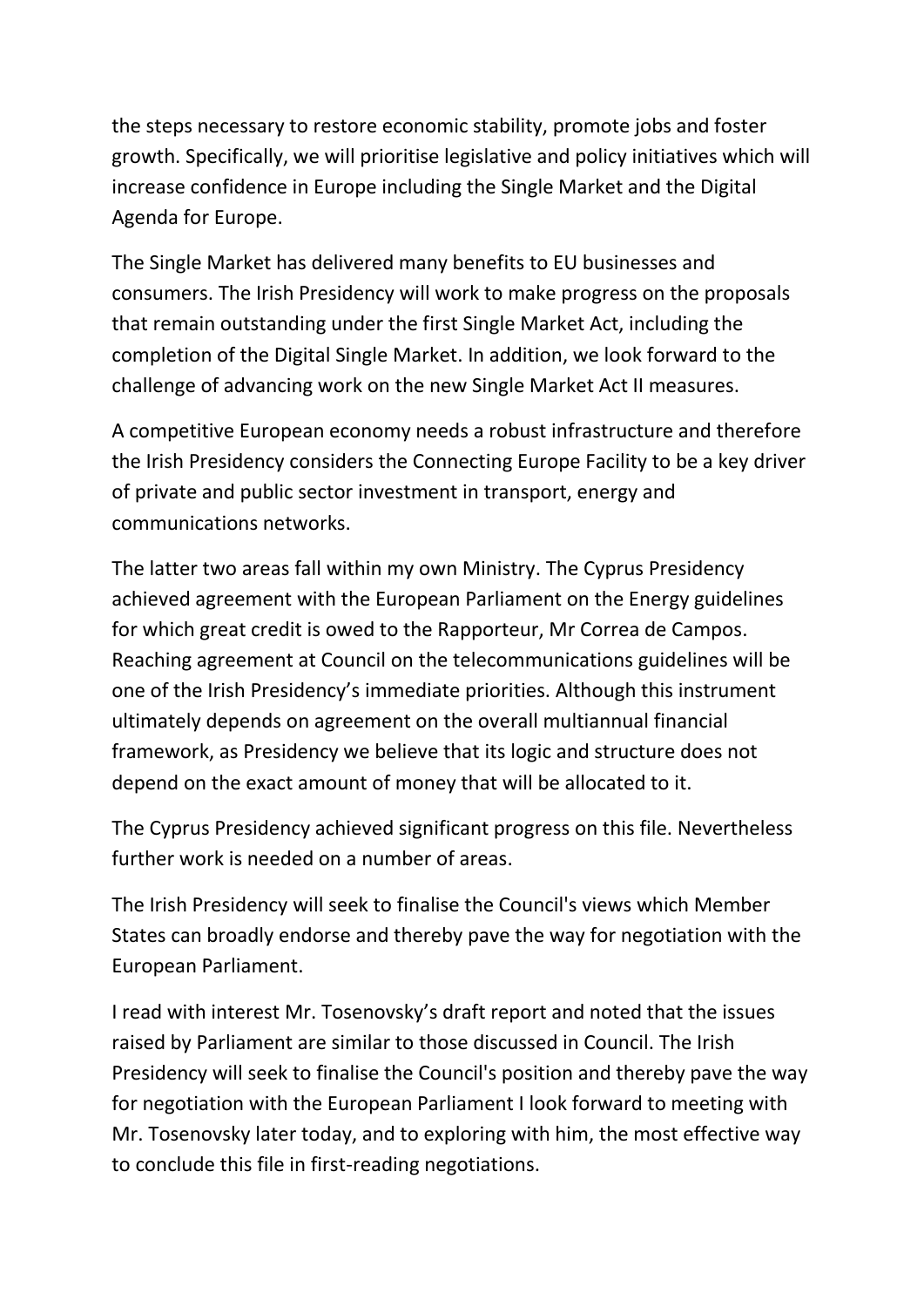There are two other Telecommunications files on which we aim to reach agreement following commencement of the trialogue process under the Cyprus Presidency. The first file, a proposal on the Re-use of Public Sector Information has the capacity to stimulate job growth by allowing private sector access to public sector information at marginal or no cost. This will help generate new and innovative products for citizens and business and it therefore has a significant contribution to make towards completion of the Digital Agenda.

Following the first very constructive trialogue held under the Cyprus Presidency, I noted that the Parliament led by Rapporteur Kalfin agreed with Council that an early first reading agreement should be possible. The Irish Presidency is committed to achieving this.

The second file relates to ENISA, the European Network and Information Security Agency, and the proposal to strengthen and modernise the agency with a new expanded mandate for the security of cyberspace. As we are all aware, ENISA's current mandate will expire in just a few months' time. Ireland, as Presidency, believes that it is incumbent on both the Council and Parliament to reach a conclusion on this file, thereby creating the clarity needed regarding ENISA's future.

Both Council and Parliament are agreed that network and information security and the increase in cyber-incidents and cyber-threats and their potential impact on European critical infrastructure are issues requiring urgent consideration.

I therefore welcome the fact that a trialogue has been arranged for the coming days. I look forward to discussing this file in more detail with Mr. Chichester later today.

Secure, trustworthy and easy online transactions are an important element of the European digital single market. The proposed Regulation on Electronic Identification and Trust Services is therefore vitally important. Ireland is conscious of the importance of this regulation but we also recognise its complexity. I recently attended the Telecoms Council where Ministers outlined some of their issues of concern.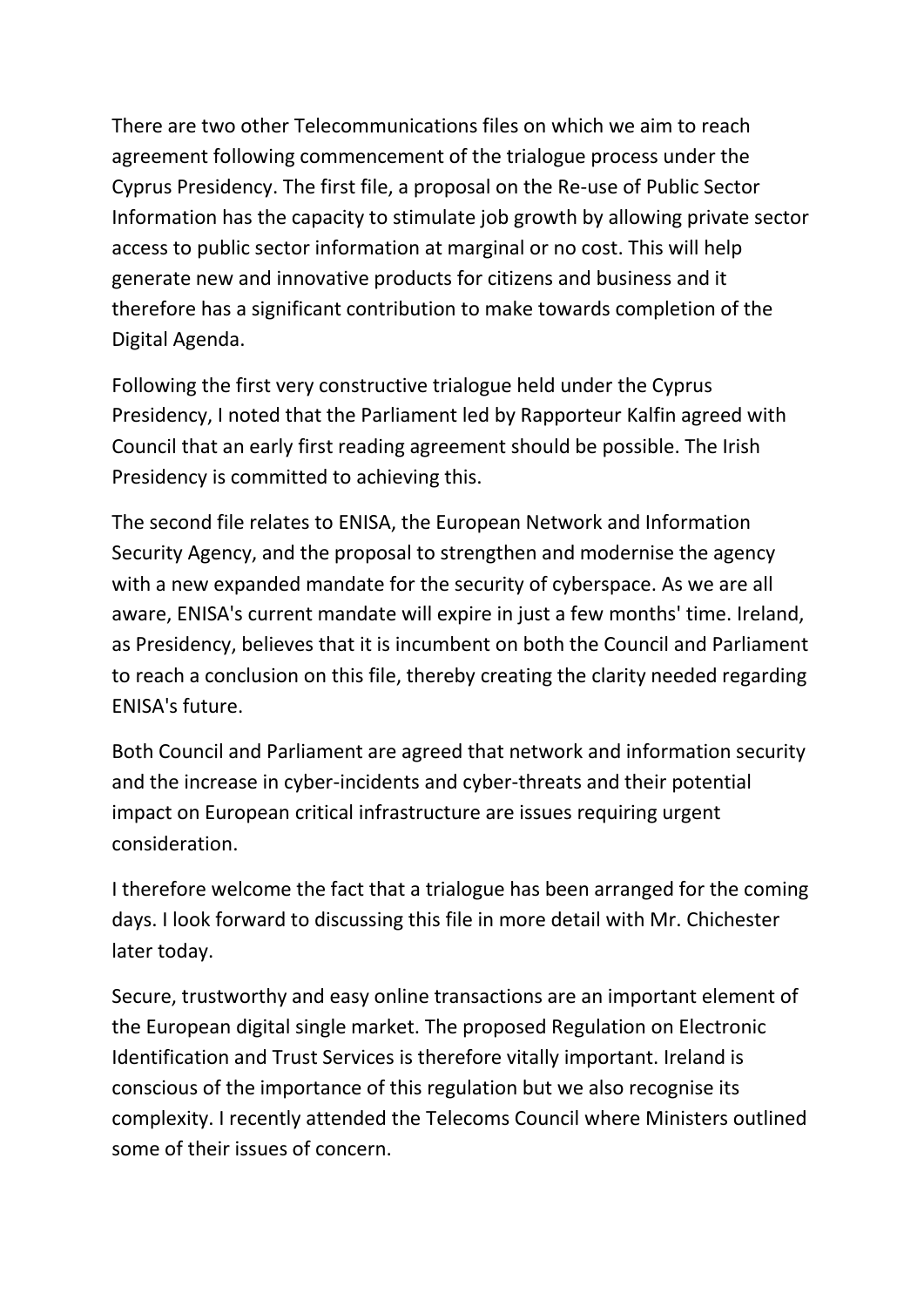It was apparent to me that much detailed work is required on some key issues but I took encouragement from the broad support given to the proposal. I assured Ministers that the Presidency will work to make the Regulation as practical and effective as possible. We hope to produce a meaningful progress report at the June Council, with a view to entering negotiations later this year. In this context, I welcome the recent exchange of views by the Committee and note that similar issues of concern arose. By your July vote it is my ambition that the Council position on these and other important issues will be further advanced.

The importance of network and information security as a pre-requisite for a flourishing digital market is also expected to be the focus of the forthcoming Strategy on Cyber Security for the EU. We expect the European Commission to publish this Strategy shortly, together with a legislative proposal addressing baseline network and information security requirements.

The Presidency will be working to make significant progress on this legislation. We place a particular emphasis on promoting business and consumer trust and confidence in order to drive online growth with resulting economic benefits.

Digital services can of course only be delivered once adequate infrastructure is in place. The rapid roll-out of high speed broadband networks is therefore an essential requirement. We understand that a Commission proposal on reducing the cost of this rollout will be published towards the end of the first quarter 2013.

Ireland published its National Broadband Plan in August 2012. The development of the Plan has given us a unique insight into the challenges of reducing barriers to broadband deployment. We await the Commission's proposal with interest and we intend to guide an informed debate in this crucial area.

We will also begin examining the recently published proposal on Web Accessibility. The Presidency will work to progress the proposal which is especially important in 2013, the European Year of the Citizen.

The Irish Presidency's work on these important legislative files is timely given the publication last month by the Commission of the mid-term Review of the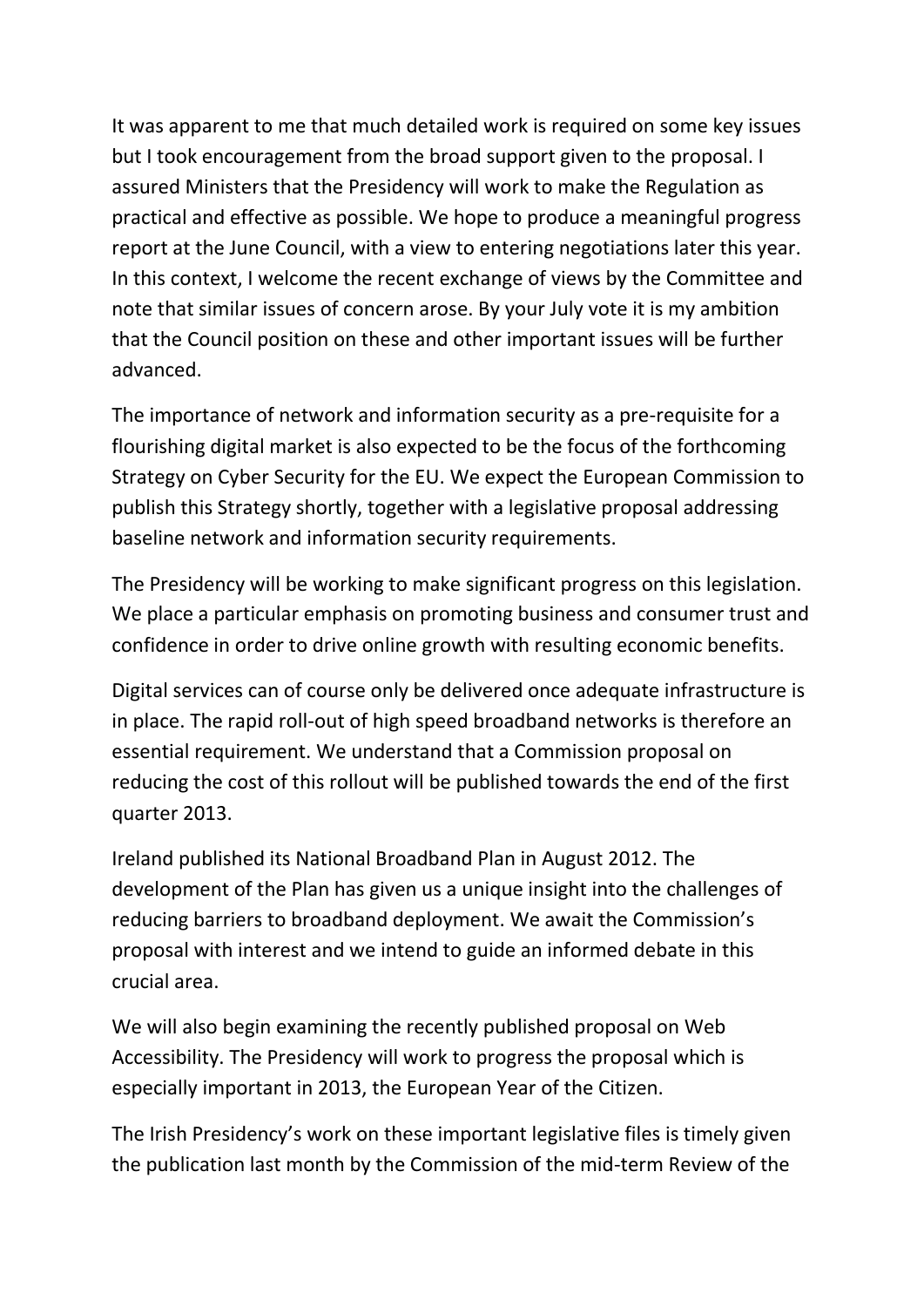Digital Agenda Strategy. The Review acknowledged that Europe needs to be continuously ambitious in order to keep pace internationally. I have assured Commissioner Kroes that we will support a continued strong momentum on implementation of the conclusions of the Review.

The Review will also form the backdrop for the Digital Agenda Assembly being held in Dublin next June. The Irish Presidency is working closely with the Commission in shaping that event.

I note that the mid-term Review also highlighted research and development. As Minister responsible for both Energy and ICT, I am particularly interested in the possible synergies between the two areas.

We look forward to publication in April of the Commission's Communication on Energy Technologies in a Future European Energy Policy. This Communication will identify the role for energy technologies in line with the Horizon 2020 priorities, the decarbonisation ambitions of the Energy 2050 Roadmap, and the technology roadmaps of the SET Plan. Ministers will have an opportunity to discuss the Communication at the June Energy Council in Luxembourg.

The progression of the Internal Market for Energy is key to achieving Europe's energy objectives and will deliver real benefits for EU energy consumers, both households and business.

We will give the Commission's Communication on the Internal Energy Market maximum political visibility by scheduling an in-depth policy debate at the February Energy Council, which will feed into the May European Council devoted to the topic of energy. Thereafter, we will present concrete and operational Council conclusions at the June Energy Council for adoption by Ministers.

The Internal Energy Market can fulfil its considerable potential I am very interested to hear about this Committee's views on the Communication, and in particular Professor Buzek's plans to develop a report on the proposal.

Following good progress under the Cyprus Presidency, our objective for the Proposal on the Safety of Offshore Oil and Gas Activities is to reach agreement quickly with the European Parliament – possibly before the first Energy Council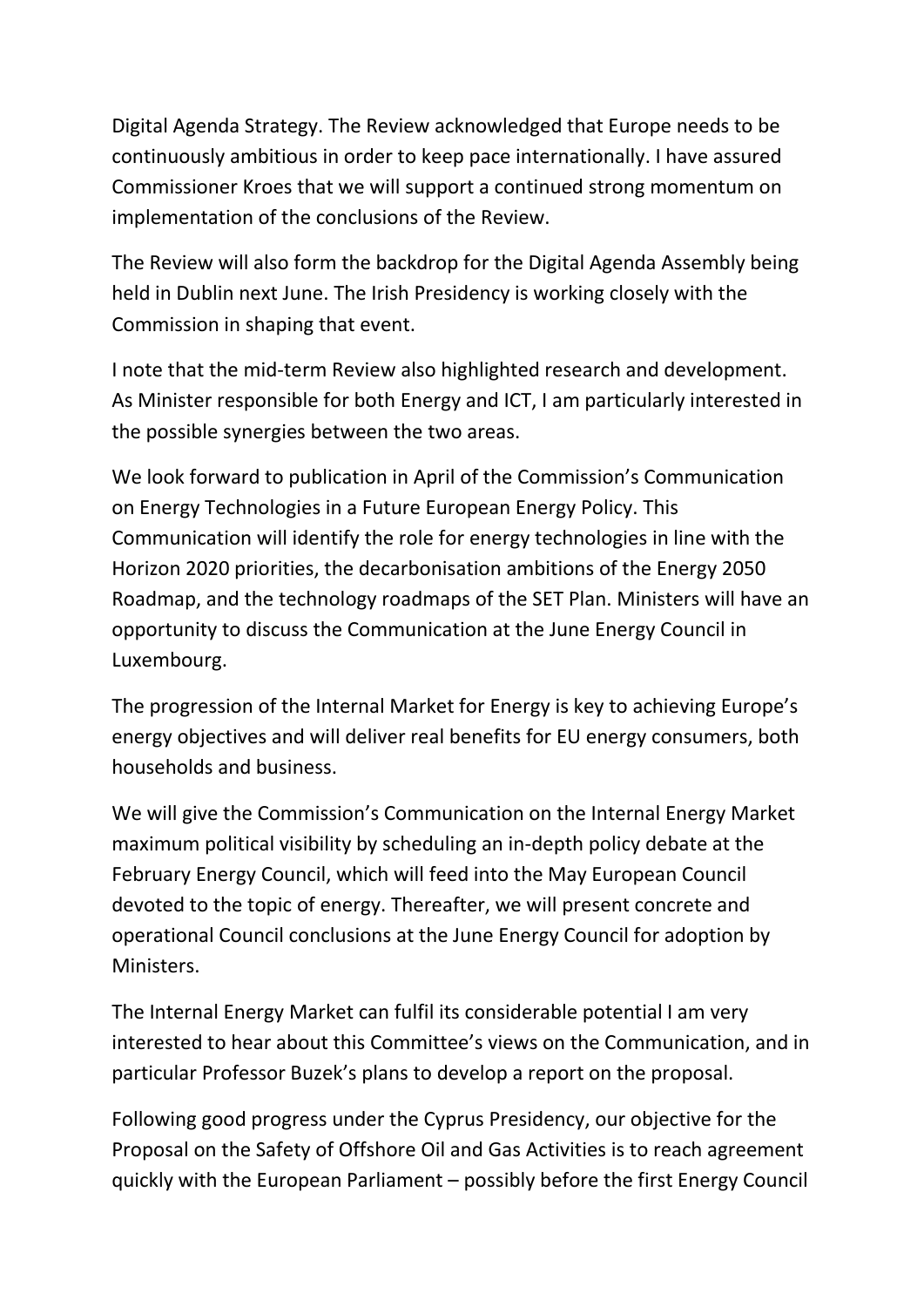on 22 February. I met with the Rapporteur, Mr. Ivo Belet, last May and we both were of the opinion that we could come to an agreed position.

A key European energy objective is to create a low carbon economy to deliver benefits in terms of growth, innovation, competitiveness, job creation, energy security and environmental quality. Renewable energy will play a key role in shaping our combined energy future - decarbonising our electricity generation over the coming years.

The recently published draft Directive on Indirect Land Use Change (ILUC) and the use of biofuels and bioliquids is a complex proposal involving many policy areas. It addresses a key EU energy policy concern regarding the long term sustainable development and use of biofuels and potential negative impacts on global food production.

As the draft Directive spans the work of Energy and Environment Councils, following orientation debates at the February Energy Council and March Environment Council, our objective is to produce a Progress Report for both Councils in June.. This should provide the Lithuanian Presidency with a good basis for discussions with the European Parliament.

Allied to the sustainability concerns relating to liquid biofuels, is the need to address sustainability of biomass generally. During this Presidency, the Commission is expected to propose a Directive on Sustainability Criteria for Biomass. We will actively progress the discussions on it.

The Commission is expected to present Guidance Papers on Renewable Energy Support Schemes, and on Cooperation Mechanisms as provided for in the 2009 Renewables Directive, in the second half of our Presidency. I note with interest Mr. Reul's Draft Report on the Current Challenges and Opportunities for Renewable Energy, which specifically mentions these two issues. I look forward to all three Institutions of the European Union working towards the development of renewable energy as a key objective of the European Energy Market.

A major priority of the Irish Presidency will be the potential of technology changes to enable the Union meet its challenging 2020 energy efficiency targets. I must congratulate Mr. Turmes for the work done on reaching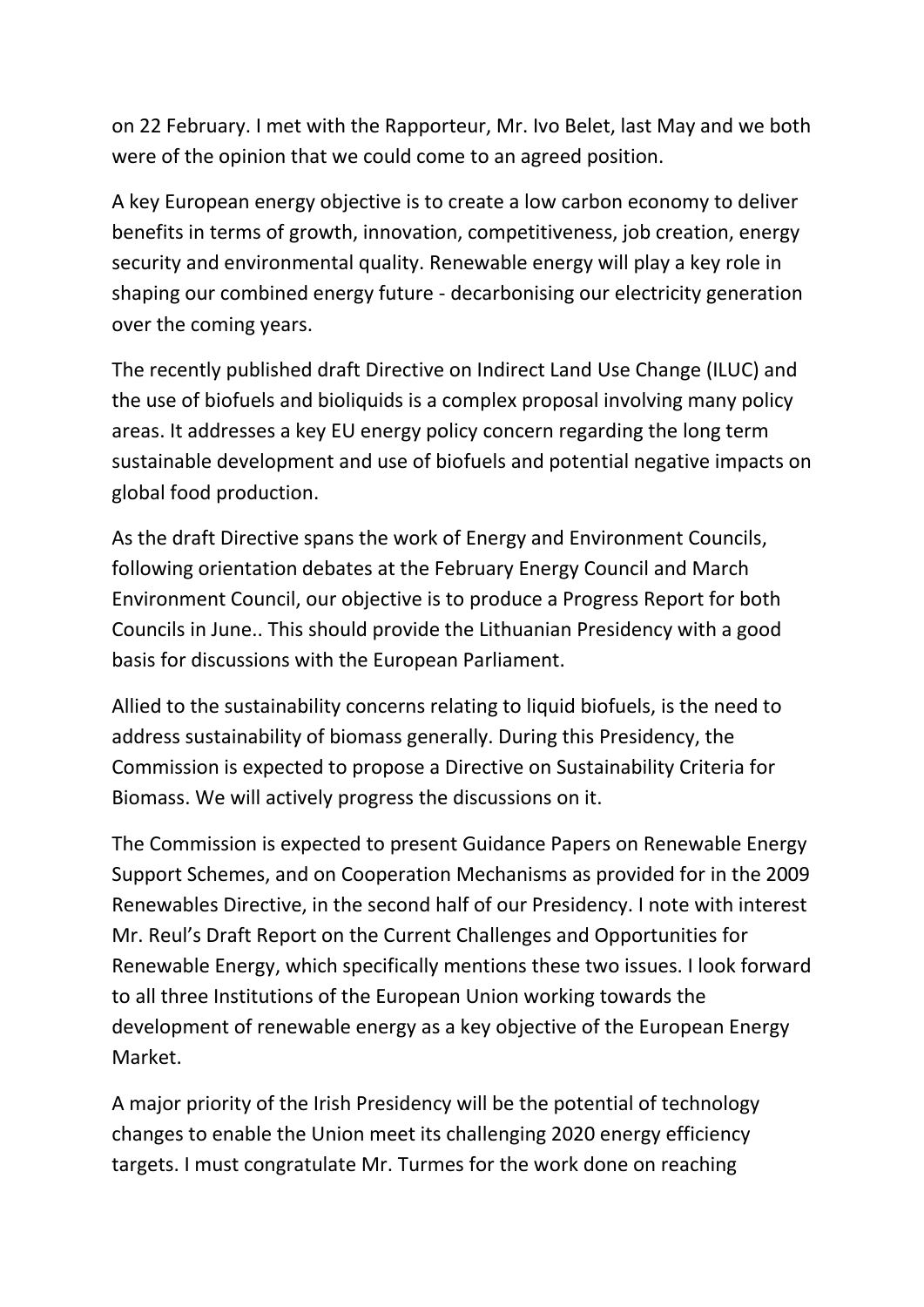agreement on the Energy Efficiency Directive under the Danish Presidency. In follow-up, there needs to be a major increase in the pace, scale and depth of investment in upgrading existing facilities to assist Member States in meeting their energy efficiency targets. We will actively promote this need for investment.

The potential of 'smart' energy systems, particularly smart grids and smart meters to support our energy future, will feature prominently in discussions at the April Informal Energy Ministerial meeting in Dublin.

This Presidency attaches great importance to EU external energy relations. In shaping policy and responding to the challenges we face in energy and in climate change, we need stable and transparent global energy markets to ensure energy security. The EU must work with others to address the longterm challenge of laying a foundation for efficient and sustainable use of energy.

In the first instance, however, we must work together as a unit and in solidarity so as to maximise our advantage internationally. In this regard, I welcome Mrs Edit Herczog's report on External Energy Cooperation.

Our focus will be on exploring key areas of mutual interest such as using clean energy to create economic growth and jobs and to address the challenge of climate change, diversification of energy supply and export routes. We look forward to comprehensive discussion on the various strands of international collaboration on energy matters at the June Energy Council.

While neither my portfolio as Irish Energy Minister nor the TTE Council formation includes Nuclear issues, the June Energy Council will provide an opportunity for Commissioner Oettinger to update Energy Ministers on developments in this sector. The reports from Mr. Chichester on Nuclear decommissioning and Mr. Krahmer on Nuclear safety are very interesting in this regard.

The European Heads of State and Government intend to discuss Energy during a special sectoral European Council on May 22. This underlines the central importance of energy policy to the sustainable growth and jobs agenda. The agenda for this Council is the responsibility of Presidency Van Rompuy, but I